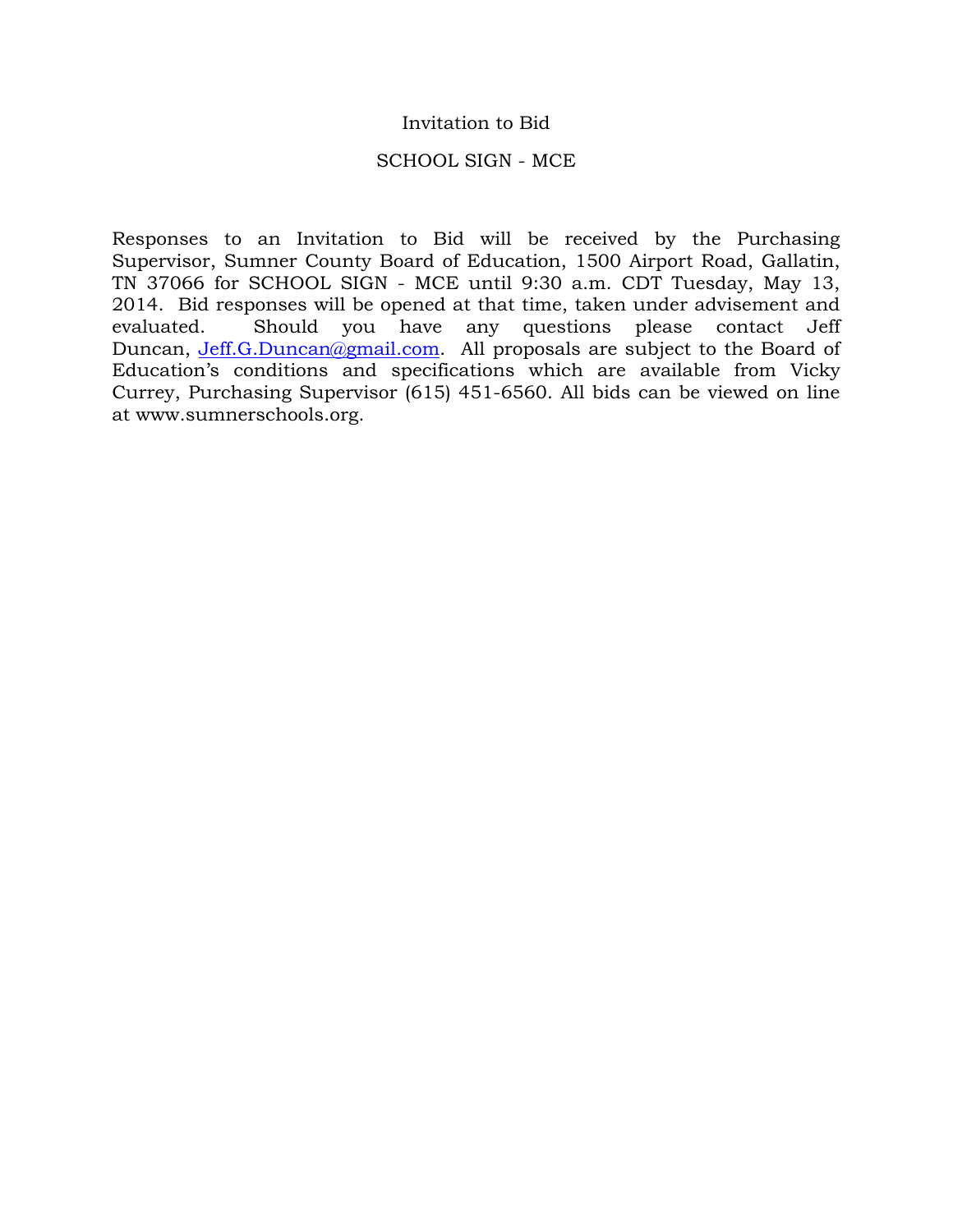# **MADISON CREEK ELEMENTARY SCHOOL SIGN**

The Sumner County Board of Education, herein known as "School System", is soliciting bids for the installation of an electronic school sign. The contractor shall include cost for installation and materials. The jobsite is located at:

Madison Creek Elementary 1040 Madison Creek Rd. Goodlettsville, TN 37072

Specific Information:

#### **PART 1: GENERAL**

#### **SCOPE**

A. Provide a complete installation and operational RF wireless electronic digital sign at Madison Creek Elementary School with temperature sensor. Sign shall be mounted on a single steel center post that will support an electronic message board and internal illuminated MADISON CREEK ELEMENTARY identifier sign.

#### **GENERAL**

- A. Removal of the existing sign is required for installation of the electronic digital sign outline in the specification.
- B. Disposal of existing sign materials and foundation shall be included in bid, including landfill tipping fees and environmental fees.
- C. All required permit fees shall be included in the bid price.

#### **PART 2: PRODUCTS**

#### **GENERAL**

- A. The sign shall be located in the same site as the existing MADISON CREEK ELEMENTARY identifier sign.
- B. The sign will be fabricated with an aluminum extrusion cabinet and/or steel frame covered with aluminum and finished in enamel.
- C. The sign will be installed on a single steel column set firmly in concrete.
- D. The sign shall include a temperature sensor.
- E. Any required fiber data cable needed, shall be included in the bid price.
- F. Existing electrical feeder for existing sign lighting should be for power to the proposed electronic digital sign.
- G. The computer graphics software package, used to control and operate the sign, shall be included in the bid price.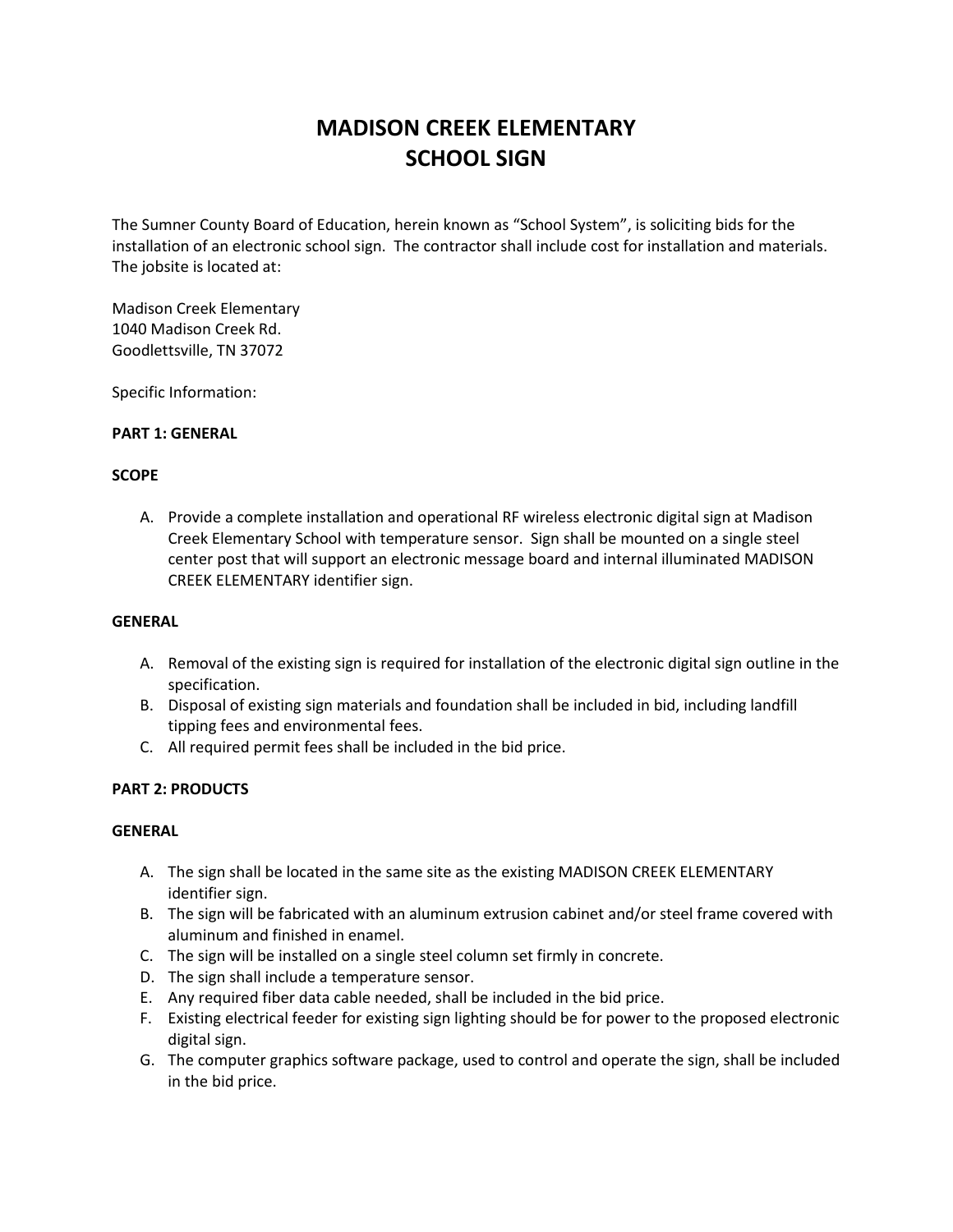#### **ELECTRONIC MESSAGE BOARD**

- A. Display: 24x80 matrix, 3 lines, 20mm/5.5 inches, red, double faced twinpak Electronic Message Center Sign.
- B. The sign shall be capable of being programmed and controlled with RF wireless modem, to be included in the sign package.

#### **INTERNAL ILLUMINATED IDENTIFIER SIGN**

- A. Line artwork/vector file will be furnished by the PTO/School.
- B. Internal illumination will be provided by 800MA high output fluorescent lamps and will be manufactured to National Electrical Code specifications, Underwriters Laboratories criteria and will feature the UL label, complete with outside disconnect switch.
- C. The faces will be pan formed high impact lexan (solar grade) with embossed copy and/or flat painted copy with all painting on the second surface(s).

## **CONTRACTOR OBLIGATIONS:**

- Shall provide and obtain all necessary materials, equipment and labor.
- Shall provide and obtain all necessary permits with Local, County, etc. agencies as required by law.
- Shall schedule all necessary inspections with Local, County, etc. agencies as required by law.
- Shall strictly adhere to specification. The School System reserves the right to withhold partial or all payment until the work is completed to the specifications and satisfaction of the School System. Any work not completed to specifications will be the Contractor's sole responsibility and expense to redo.
- Shall provide Worker's Compensation Insurance as required by Tennessee State Law. The Contractor shall prove compliance with Public Chapter No. 587, T.C.A. 49-5-413(d), criminal background check, and provide a Drug Free Workplace Affidavit.
- Shall dispose of all generated waste materials in compliance with all Local, State and Federal guidelines, regulations, and requirements.
- Shall have properly trained and experienced staff to facilitate the specified services.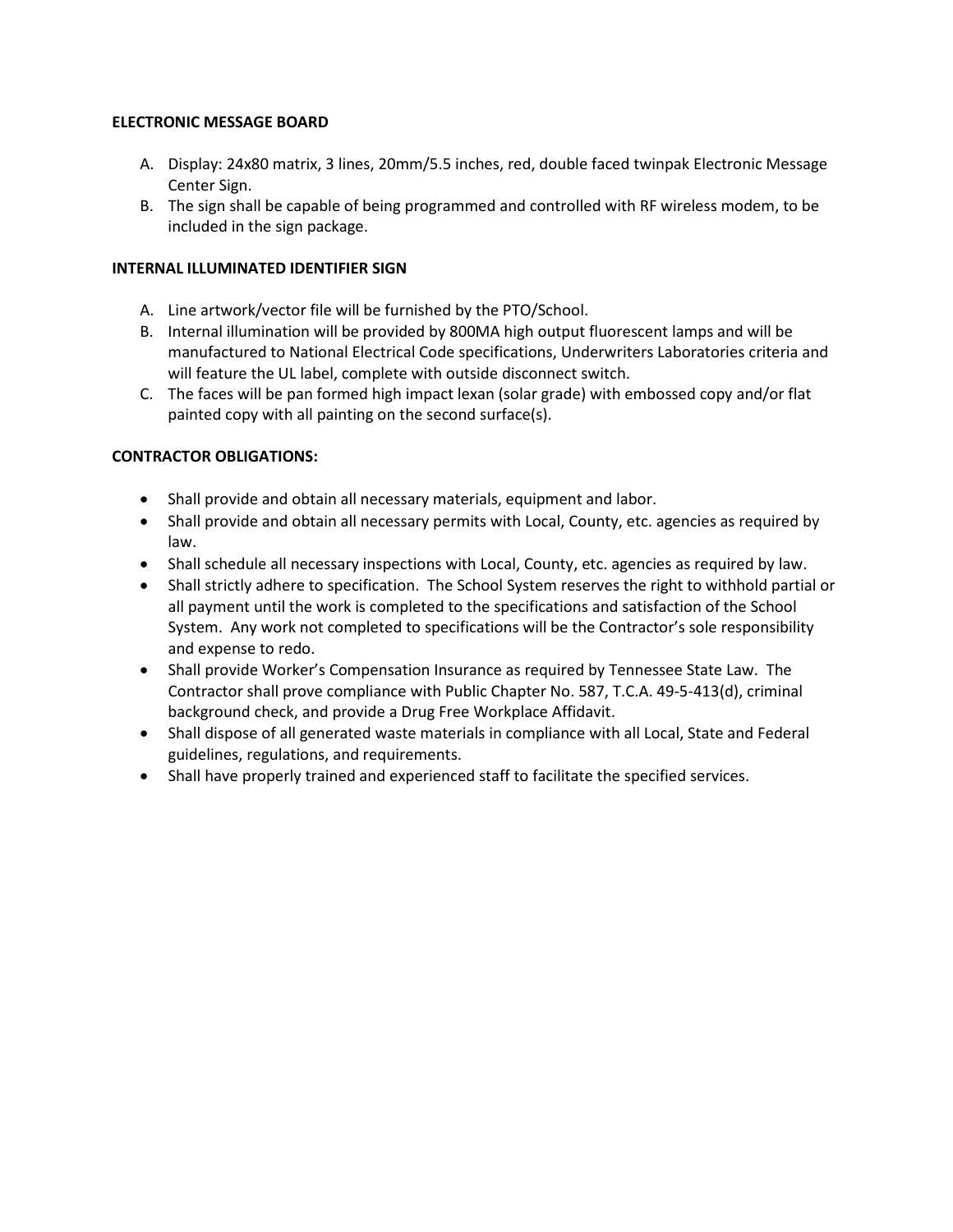## **Sumner County Board of Education**

Purchasing Department 1500 Airport Road Gallatin, TN 37066

| <b>COMPANY NAME</b>                                |                                                             |                  |
|----------------------------------------------------|-------------------------------------------------------------|------------------|
| <b>ADDRESS</b>                                     |                                                             |                  |
|                                                    |                                                             |                  |
| <b>TELEPHONE</b>                                   | <u> 1989 - Johann Stoff, amerikansk politiker (d. 1989)</u> |                  |
| EMAIL                                              |                                                             |                  |
| <b>AUTHORIZED COMPANY</b><br>REPRESENTATIVE        |                                                             | <b>SIGNATURE</b> |
| <b>AUTHORIZED COMPANY</b><br><b>REPRESENTATIVE</b> | <u> 1990 - Johann John Stone, mars et al. (1990)</u>        | <b>PRINTED</b>   |
| <b>DATE</b>                                        |                                                             |                  |
| <b>BID TITLE</b>                                   | <b>MADISON CREEK ELEMENTARY - SCHOOL SIGN</b>               |                  |
| <b>DEADLINE</b>                                    | Tuesday, May 13, 2014 @ 9:30 a.m.                           |                  |
| <b>BID AMOUNT</b>                                  | $\frac{1}{2}$                                               |                  |
| <b>BID GOOD THRU</b>                               |                                                             |                  |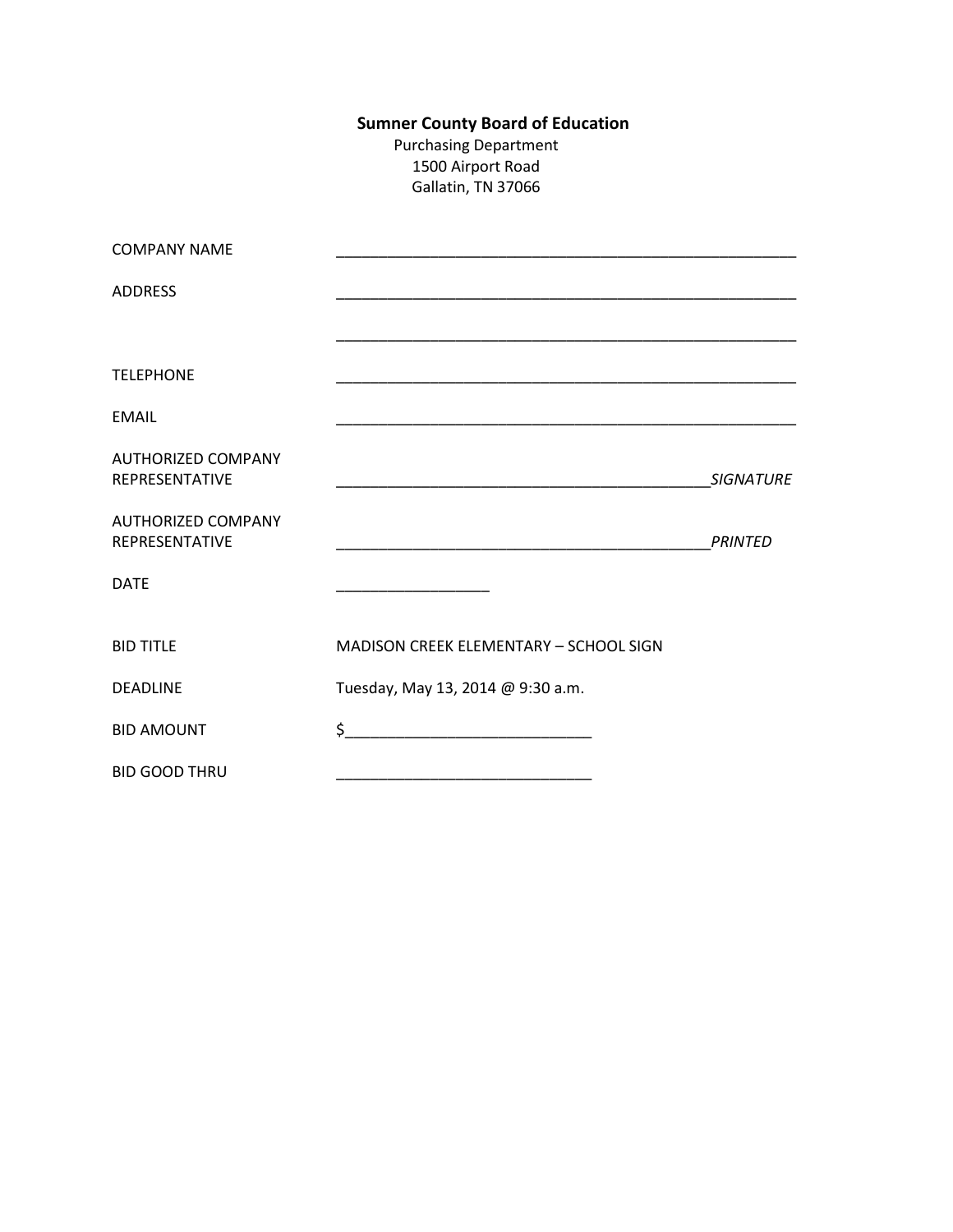#### **NOTICE TO RESPONDENTS**

Responses to an Invitation to Bid will be received by the Purchasing Supervisor in the SUPPORT SERVICE FACILITY CONFERENCE ROOM, Sumner County Board of Education, 1500 Airport Road Gallatin, TN 37066. They will be received until **9:30 A.M. Local Time TUESDAY, MAY 13, 2014** for **SCHOOL SIGN - MCE**, at which time the responses will be opened, taken under advisement and evaluated. *BIDS WILL BE POSTED ON www.sumnerschools.org*

#### **GENERAL REQUIREMENTS AND CONDITIONS**

-------------------------------------------------------------------------------------------------------------------------------

- 1. The Sumner County Board of Education reserves the right to accept or reject any and/or all responses in whole or in part, and to waive informalities therein.
- 2. Any responses received after the scheduled closing time for the receipt for responses will not be considered.
- 3. If a mistake is discovered after the responses are received, only the Sumner County Board of Education may allow the respondent to withdraw the entire response.
- 4. Partial payments will not be approved unless justification for such payment can be shown. Terms will be net 30 days.
- 5. Payment will not be made until the said **SCHOOL SIGN - MCE** are inspected and approved as meeting all specifications by persons appointed by the Sumner County Board of Education.
- 6. Responses submitted must be in a sealed envelope and marked on the outside as follows: **RESPONSE: SCHOOL SIGN - MCE DEADLINE: 9:30 A.M., TUESDAY, MAY 13, 2014**
- 7. Facsimile responses will not be considered.
- 8. If a successful bidder violates any terms of their bid, the contract, school board policy or any law they may be disqualified from bidding for a period of two years for minor violations or longer for major violations. Bids from disqualified bidders will not be accepted during the period of disqualification.
- 9. Prices quoted on the response (if any) are to be considered firm and binding until the said **SCHOOL SIGN - MCE** are in the possession of the Sumner County Board of Education.
- 10. No purchase or contract is authorized or valid until the issuance of a Board Purchase Order in accordance with Board Policy. No Board Employee is authorized to purchase equipment, supplies or services prior to the issuance of such a Purchase Order.
- 11. Any deviation from these stated terms, specifications and conditions must be coordinated with and approved in writing by the Purchasing Supervisor, Vicky Currey (615) 451-6560.
- 12. All bids that exceed \$25,000 must have the Company Name, License Number, Expiration Date thereof and License Classification of Contractor listed on outside of sealed envelope. As required by State of Tennessee Code Annotated 62-6-119.
- 13. The awarded bidder will be required to post a performance and payment bond in the amount of 25% of the contract price if it exceeds \$100,000 as stated by State of Tennessee Code Annotated 12-4-201.
- 14. If the project cost in excess of \$25,000 a performance bond must be secured by the requesting party in an amount equal to the market improvement value.